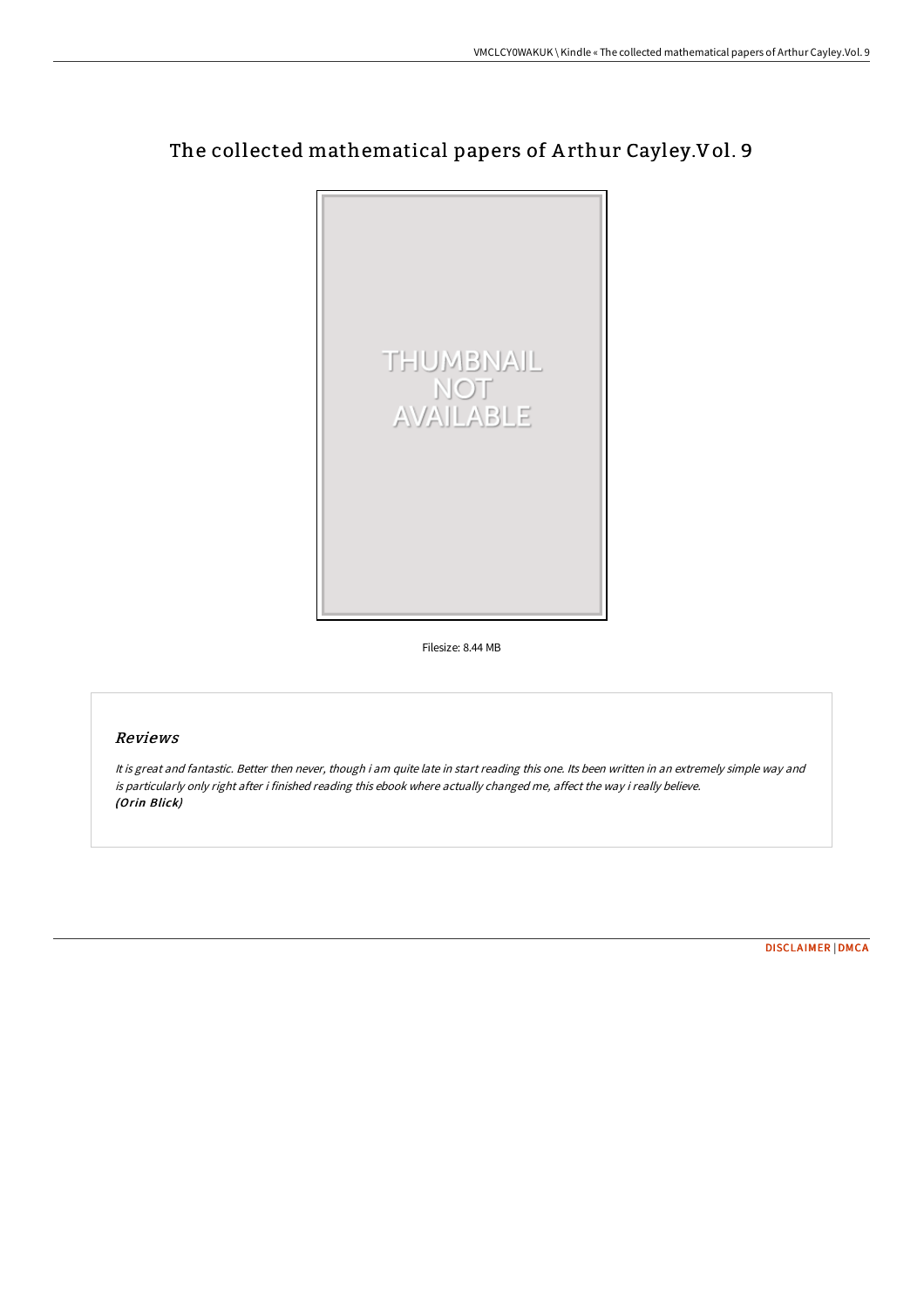# THE COLLECTED MATHEMATICAL PAPERS OF ARTHUR CAYLEY.VOL. 9



University of Michigan Library. Hardcover. Book Condition: New. Hardcover. 648 pages. Dimensions: 9.0in. x 6.0in. x 1.6in.From the Proceedings of theL ondon Mathematical Society, vol. v. (1873 1874), pp. 14 25. Read December 11, 1S73. I HAVE constructed a model and drawings of the symmetrical form of Steiner sS urface, viz. that wherein the four singular tangent planes form a regular tetrahedron, and consequently the three nodal lines (being the lines joining the mid-points of opposite edges) a system of rectangular axes at the centre of the tetrahedron. Before going into the analytical theory, I describe as follows the general form of the surface: take the tetrahedron, and inscribe in each face a circle (there will be, of course, two circles touching at the mid-point of each edge of the tetrahedron; each circle will contain, on its circumference at angular distances of 120 , three mid-points, and the lines joining these with the centre of the tetrahedron, produced beyond the centre, meet the opposite edges, and are in fact the before-mentioned lines joining the midpoints of opposite edges). Now truncate the tetrahedron by planes parallel to the faces so as to reduce the altitudes each to thi-ee-fourths of the original value, and from the centre of each new face round oif symmetrically up to the adjacent three circles; and within each circle scoop down to the centre of the tetrahedron, the bounding surface of the excavation passing through the three right lines, and the sections (by planes parallel to the face) being in the neighbourhood of the face nearly circular, but as they approach the centre, assuming a trigonoidal form, and being close to the centre an indefinitely small equilateral triangle. We have thus the surface, consisting of four lobes united only by the lines through the mid-points of opposite...

 $\begin{tabular}{|c|c|} \hline \quad \quad & \quad \quad & \quad \quad \\ \hline \end{tabular}$ Read The collected [mathematical](http://albedo.media/the-collected-mathematical-papers-of-arthur-cayl-2.html) papers of Arthur Cayley.Vol. 9 Online B Download PDF The collected [mathematical](http://albedo.media/the-collected-mathematical-papers-of-arthur-cayl-2.html) papers of Arthur Cayley.Vol. 9